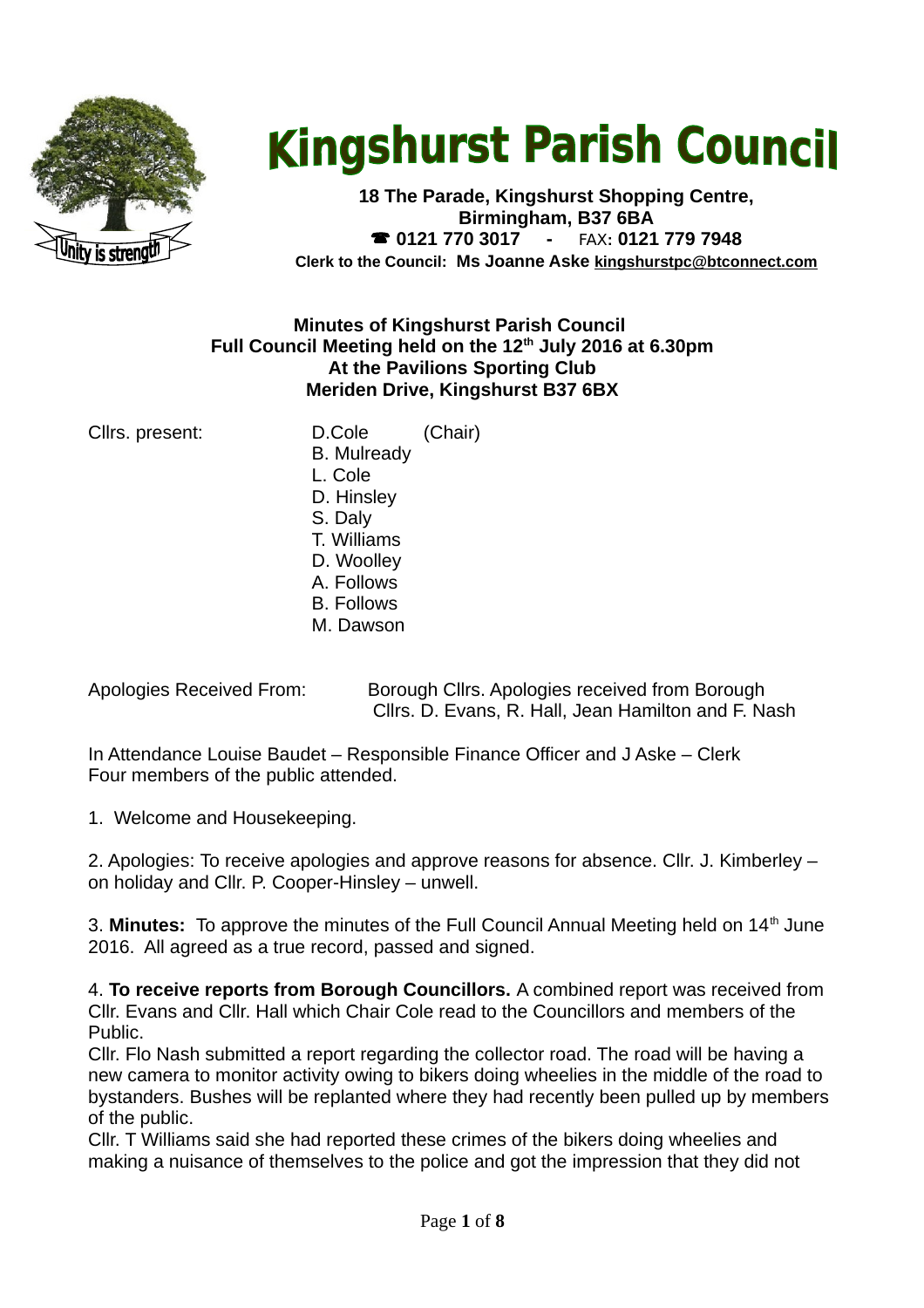care. Discussions took place regarding this area and how dangerous it had become with people parking cars drivers cannot clearly see to pull out onto the road.

PCSO Chris Stow had submitted a report which Chair also read out. Chair commented here regarding the traffic violations. He considered the figures in the report are not correct.

A report from West Midland Police from Jane Turner that was emailed by Cllr. Evans was also read out here.

All reports will be attached to the minutes in the Minute Book.

Chair Cole will write to David Jamieson Crime commissioner and Nick Page leader of SMBC to inform him of the concerns related to crime in the area.

#### 5. **Finance: To receive and approve reports from KPC Finance Committee and make decisions as appropriate.**

5.1 Report from the RFO Louise Baudet: Louise had given each Councillor a copy of her report which will be attached to these minutes in the minute book. She read out her report.

Two queries from the external auditor had arrived and Louise may be able to deal with the problems or we may have to ask Arden Associates to answer their queries as it was in 2015/16 year ending.

The community bank account is set to be up and running very shortly. On line banking will take place from September.

Advice on finance regulations and risk assessments was given and accepted by the councillors. It was agreed to cross cheque all payments done online by different councillors.

The £20k that had been in the deposit account is now in the current account is had an extra £75 in interest on it and she advised that the parish council to keep all monies in the current account as no paperwork was found to support the money in the deposit account. Cllr. A. Follows proposed we leave all monies in the current account for transparency reasons. All agreed.

5.2 To agree and pass cheques for July and August (as no meeting in August). Cheques for the total amount of £5330.30 plus an invoice for Gro Organic but the grant funding has not gone into the account. She requested a resolution to be passed that when the other invoice comes in to be paid. All agreed that the remaining £3497 will be paid when the invoice arrives.

All cheques were passed plus a resolution to pay Gro Organic their invoices when the Grant money is in the bank account. All Ok and passed this resolution.

Cllr. Woolley wanted information regarding the penalty on the VAT that occurred under the 2015/2016 accounts. This will be sorted further in the RFO's report.

Cllr. Mulready queried the Gro Organic payments. All explained and okay. All Passed. Breakdowns of Gro Organic's expenses will be circulated to the Councillors.

Recommendations following the internal audit of 2015/2016. Louise explained about the penalty fees. An annual schedule would resolve these issues. But the VAT is now dissolved and will only be claimed once a year. Various conversations regarding the penalties were discussed and concluded in a letter to be sent to Arden Associations regarding this issue. The RFO will write to them.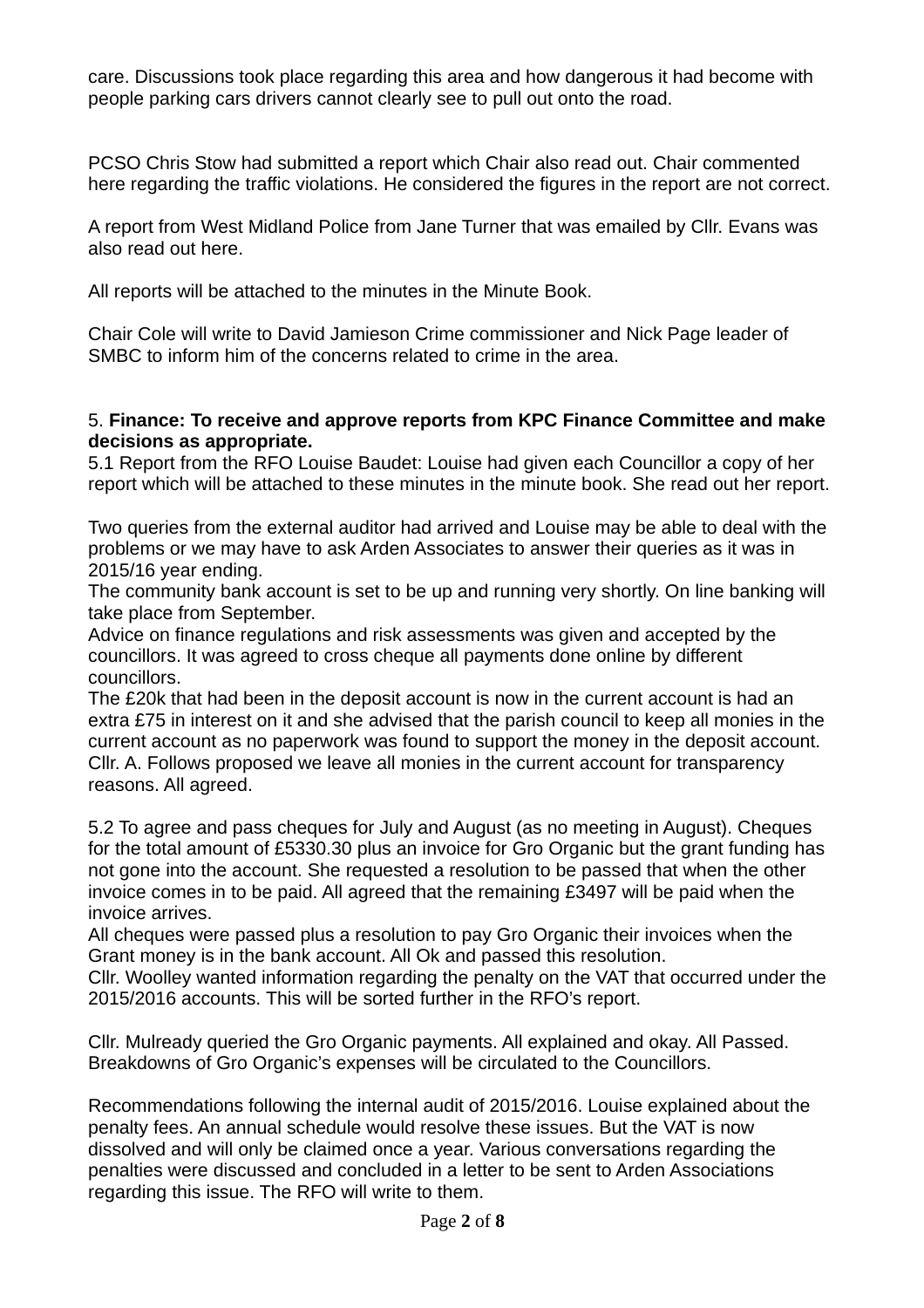The Clerks salary annual increment should be approved and recorded at the time of setting the budget and precept for the following year. All agreed.

Risk assessments need to be done more clearly. Events need a full risk assessment. A risk assessment will be implemented to change office to home and Library. All agreed for Chair Cole to do the risk assessment.

Financial regulations will be reviewed and updated. All agreed.

The RFO mentioned that the Asset Register is maintained with generic headings and she recommended the register contain individualised items to demonstrate the Parish Council actively monitors and maintains its assets.

Budget settings are recommended also by the internal audit to incorporate an analytical review in the budgeting process on a year to year basis or within the same year against agreed budget. She recommended that this be done on a monthly basis to highlight discrepancies at an early stage and insure efficient monitoring of the budget. She reported that there was no clear evidence in the approved minutes of the identifications of 'free' reserves and 'ear marked' reserves with future projects. She recommends this is incorporated into the monthly bank reconciliation and analysis of income and expenditure. Louise was asked by Cllr. Alvin if she would do this for us. She agreed she would.

She concluded her report that any cheques written within meetings are recorded retrospectively in the following meeting. Any Vat that is claimed must be on invoices made out to the Kingshurst Parish Council. An Members allowances should be advertised at the setting of the precept.

Chair Cole asked if there were any questions to the RFO.

Cllr. Daly mentioned here an email from Cllr. John Kimberley regarding office space and the community youth centre. She asked if anything can be done about this. Cllr. Kimberley is away on holiday but will follow it up when he gets back. The Clerk had asked Adrian Stringer for details regarding the office but he said he had not got anything free there and the Clerk had received his reply.

Cllr. T. Williams said these premises would not be suitable and also part of the regeneration programme. Cllr. Daly said that Cllr. John Kimberley is no fool and obviously knows what he is doing. Cllr. Woolley said this issue has already been agreed that the Clerk works from the library and from her home. Cllr. Daly said it was important to keep the Clerk working in Kingshurst.

Chair said that Cllr. Kimberley will look into the office space when he is back from holidays. Chair went on to the next part of the agenda.

# 6. **Events: To receive and approve reports from KPC Events Committee and make decisions as appropriate.**

6.1 Update on Christmas tree Festival. Cllr. T. Williams had a meeting with Rev. Johnson and the St. Barnabas Church Council. It was decided that all the Christmas trees should be battery operated. A meeting with the Vicar and the Clerk will take place regarding the leaflets will take place on Thursday. Chair asked if there were any questions for Cllr. Williams. There were none. Chair went on to the next part of the agenda.

## **7. Allotments: To receive and approve reports from KPC Allotments Committee and make decisions as appropriate.**

Cllr. S. Daly was asked by allotment holders recently to attend a meeting with them. She understands that they are very concerned about the Jubilee Gardens and stated that they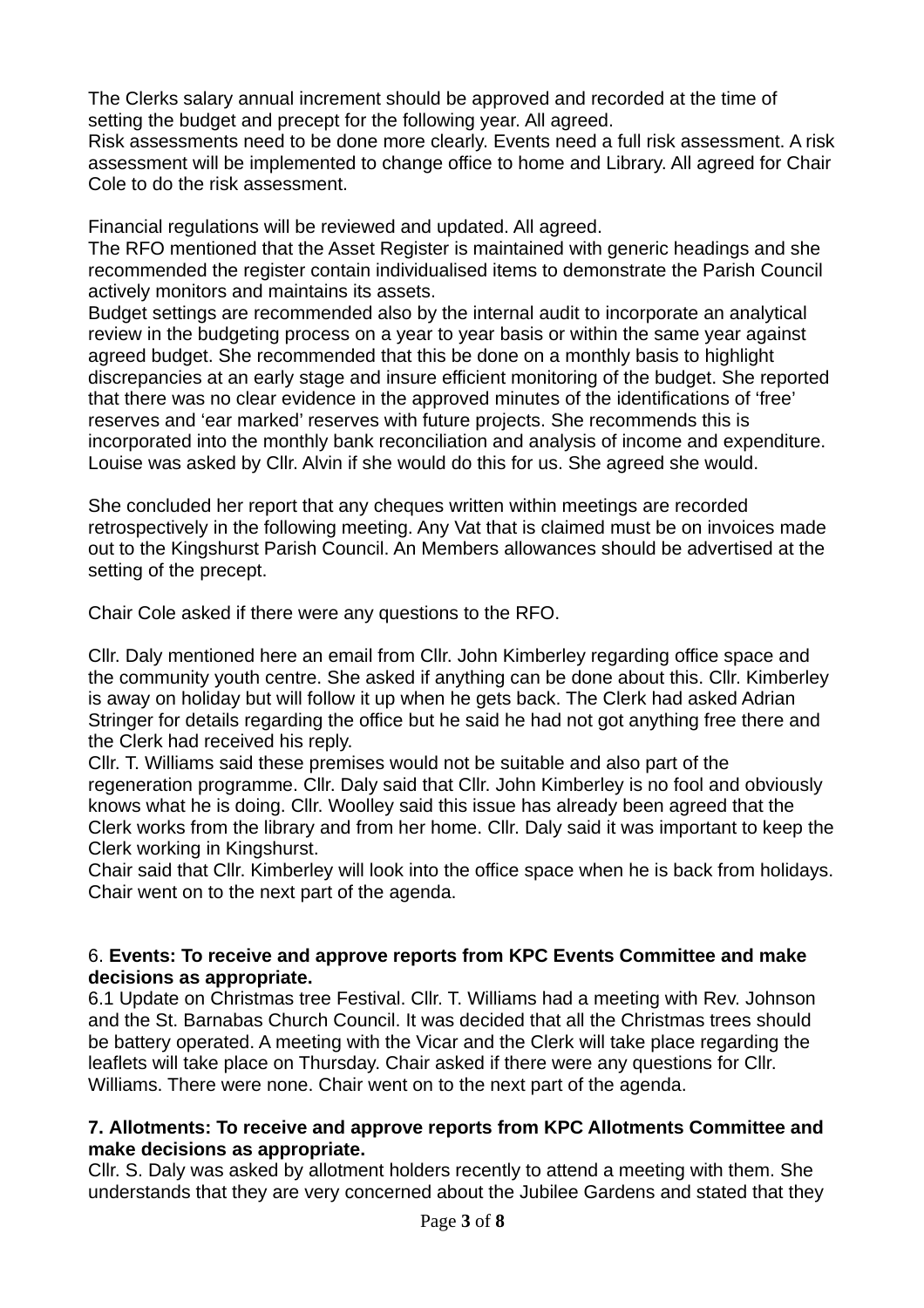have a right to know what is going on. She went on to mention that there seems to be a lot of allotments that are not been attended to and are very over grown. Clerk mentioned that she had recently written to two allotment holders to tidy up their plots. Cllr. Daly also reported a inconvenience to an allotment holder could not get his car passed the soil and skip supplied from Gro Organic to deliver items to his plot.

Cllr. Daly did ask a representative from Gro –Organic to clear the path of soil etc. Cllr. Mulready reported that a new lock had to be purchased with keys as the other lock had been compromised. Chair mentioned here that when the Clerk is on holiday the allotment holders did not have another number to phone. So Chair Cole and Cllr. Daly offered to put their numbers as alternatives. All agreed.

Cllr Mulready wanted to know if he can be reimbursed for the lock. He was informed a cheque is ready.

An allotment holder spoke at this point to say he wanted to know what was going on with the Jubilee Gardens. The Clerk will write to individual holders with the programme of what is happening with the area. Cllr. Williams suggested the plot holders come to the KPC meetings. Chair asked the plot holder to recommend an individual plot holder to attend the meetings to put forward any problems.

At this point the Clerk read out a letter from Gro Organic regarding a young man that will be given access to the new part of the jubilee gardens to grow his own food and in return tend the garden and keep it up to a good standard. This will be sorted out for access. Gro Organic liability insurance was questioned. They are fully insured.

Cllr. Daly wanted it confirmed that Gro Organic are not putting in a children's play park. This is not on the list of what they are doing down there but the new area is suitable for children.

**8**. **Pavilions:** To receive and approve any reports regarding the Pavilions Sporting Club and make decisions as appropriate.

8.1 Update on current situation regarding the Pavilions Sporting Club. The KPC has been informed that the Pavilions Lease has been sold.

8.2 To Approve a Solicitor that may be needed in the future for transfer of the lease. All approved of Richard Holt of Evans Derry Solicitors to be engaged for the re assignment of the lease to the Pavilions Sporting Club.

# **9. To receive reports from members representing KPC on outside bodies**

**9.1** Birmingham Airport Consultative Committee: Cllr. Dawson reported that no meeting is scheduled at the moment.

**9.2** WALC/SAC. Cllr. Hinsley reported that the next meeting is near the end of July. **9.3** School Governors Reports. Cllr. A. Follows reported that the next full Governors meeting for Yorkswood School is on a week Thursday.

Chair Cole reported that he hasn't got anything to report on The Kingshurst Primary School. However straight after the Whitsun Break there was a major flood in the school which resulted in classrooms out of action and temporary classrooms have been put up.

**9.4** North Solihull Partnership Forum. Cllr. Hinsley reported no meeting recently

**9.5** Regen. Cllr. David Hinsley had just attended a meeting with Sarah Barns taking the Parade Meeting at 5pm that evening. He reported that the new representative in charge of the regeneration programme for Kingshurst had given her an email he said this will be distributed tomorrow to the KPC. He said the main parts are that the redevelopment of Kingshurst is no longer under the North Solihull Regen programme as it has reverted to the full Solihull MB Council itself to run the project. SMBC have applied for funding at the local enterprise and nothing can happen until they have secured sufficient capital. Cllr.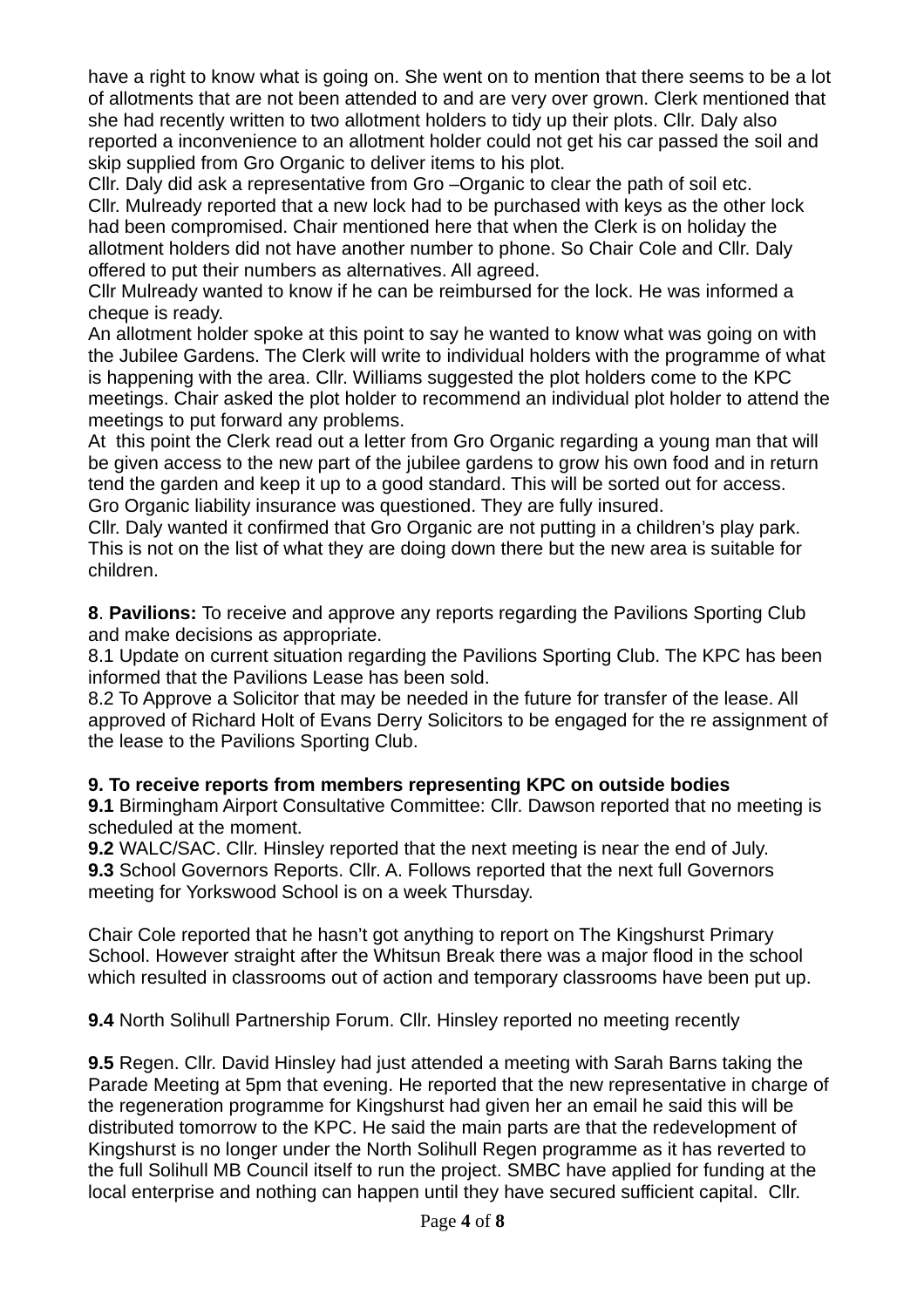Hinsley mentioned that a plan drawn up 15 months ago will be refined and it is hopefully going to be circulated in the Autumn. It is anticipated that the final plan will be published in March next year.

Chair thanked Cllr. Hinsley for the information.

The Clerk has inserted the contents of the email mentioned in these minutes for the reader's information only.

*During the North Solihull Partnership Executive (NSP) Board meeting in February Sigma in Partnership (NSP's commercial development partner) confirmed that they will not be taking forward the development of Kingshurst Village Centre and as such this is now a SMBC led project.*

*David Mackins has recently been appointed as a Project Manager in the UK Central Team and will be responsible for building on the previous work and taking Kingshurst Village Centre forward.*

*In order to seek to address the economic viability of the preferred option an expression of interest has been submitted which seeks grant funding from the Greater Birmingham and Solihull LEP as part of Local Growth Fund Round 3.*

*In parallel with seeking funding the existing preferred masterplan will be developed and refined. This will include a review of Council and other public sector service delivery within the centre. It is anticipated that engagement will commence in the near future with a wider consultation in the Autumn and a final masterplan being presented to Cabinet by the end of March 2017. A pre curser to the consultation will be the basis of a scheme which is financially deliverable.*

#### **10. Progress reports for information/action and make decisions as appropriate:**

**10.1** Bus Shelter on the Chester Road. Chair had previously written to Centro and after various letters and meetings with borough Cllr. Jean Hamilton it was organised that Balfour Beatty gifted the demolishing of the existing shelter and Centro will replace the shelter with a new modern plastic one. Chair explained that he had information that Midland Red gave the original shelter to the residents back in 1956 when there were just woods behind the shelter. All resolved now. Chair will write to Centro and Balfour Beatty to thank them. **10.2** Progress of Clerk working from home. Storage needs to be considered for office furniture. Clerk reported that notice has been given to SMBC to leave the office by  $24<sup>th</sup>$ August. BT has been organised to transfer to her home on the  $27<sup>th</sup>$  July. Library hours have been confirmed and the telephone number of the office 0121 770 3017 will go through to a mobile number at the library and at the home. Chair mentioned that Cllr. Kimberley will look into the youth centre. He read out the email from Cllr. John Kimberley will report back on this when he has further information.

**10.3** Request to improve the Pavilions Car Park from SCH. It was passed that SCH pay for the repairs of filling in the pot holes of the car park as they use the facility during office hours free of charge. Cllr. Hinsley wanted to know if the administrators should be informed. Clerk had reported this to them and explained that it was a gift. The administrators never came back to her. No problems with this decision were envisaged.

**10.4** Security gates in the Parade. Cllr. Woolley is very concerned about the security requirements of the Parade. He said the gates are not being shut on time. Clerk was instructed to write to Adrian Stringer and report this plus the vandalism.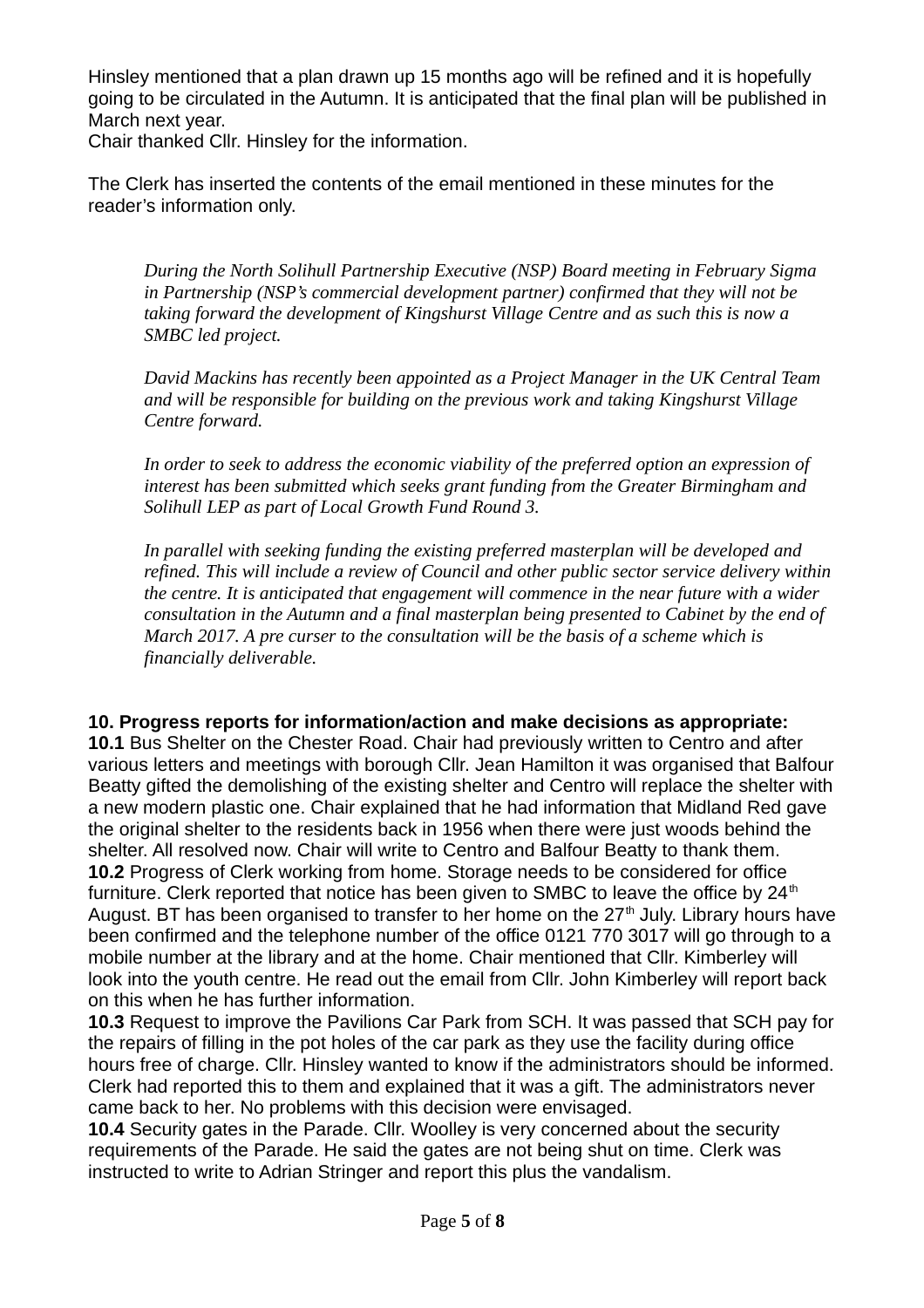**10.5** Update on the Standing Orders. Cllr. David Hinsley reported that he will issue a final draft soon. When people have read through it to come back to him and hopefully they can be adopted in the next meeting.

**10.6** Heavy goods Vehicles using Cooks Lane. Chair Cole says these lorries are breaking the law and it has been going on for eight years. He thinks there should be cameras up to stop them. Discussions took place here regarding the lorries and deliveries locally.

Cllr. Hinsley said that because the Parish is split the report figures are split also. Anything on the Parade will be reported in the Smiths Woods figures.

Chair will write to the Police Commissioner and point out the safety issues that the police are disregarding.

#### **11. Planning: To consider and comment on any planning applications received:**  Nothing had been received.

## **12. Planning: To consider, comment and take action if appropriate on any planning that is being proposed for the future:**

**12.1** Local Development Plan: Babbs Mill. Nothing noted here.

**12.2** Mountfort Public House Site: Any updates that may have been received. Nothing noted here.

**13**. **Information items:** To receive and discuss items for information and comment/action if appropriate.

**13.1** Correspondence and emails:

Clerk had three letters to discuss with the Councillors.

Clerk read out a reply email from SMBC Adrian Stringer regarding the possibility of a vacant office in the youth centre. His reply indicated that he did not know of any vacant office in the youth centre. In his reply he said he thought that we had covered the 'long term' space by starting off in the 'short term' space. He went on to say the KPC will be automatically incorporated into designs for whatever comes out of the regen proposals.

Another part of correspondence regarding the re –direction of the post to the Clerks address. A P O Box seems expensive at £320 a year. Chair said that can we have a think about it.

Cllr. Hinsley said we need to get one or two people together to make decisions on this as it will happen before the next meeting. He also questioned the storage.

Chair said Cllr. Hinsley was right and we do need to get together.

**14.** Standing Orders of the KPC: to discuss approve/amend and adopt from date of this meeting. Discussed in minute 10.5

# **15. Public Participation:**

To adjourn to allow public participation for 15 minutes.

Residents are invited to give their views and question the Parish Council on issues on this agenda, or raise issues for future consideration at the discretion of the Chairman. Members of the public may not take part in the Parish Council meeting itself.

Chair asked the members of the public if they would like to address the council and state their name and address.

A member of the public wanted to ask the KPC for help with a problem that needs readdressing regarding garages at Dunton Road. She said that new build properties do not have enough parking spaces and access to the garages is being compromised as residents of the new homes block all the access points. Emergency services cannot get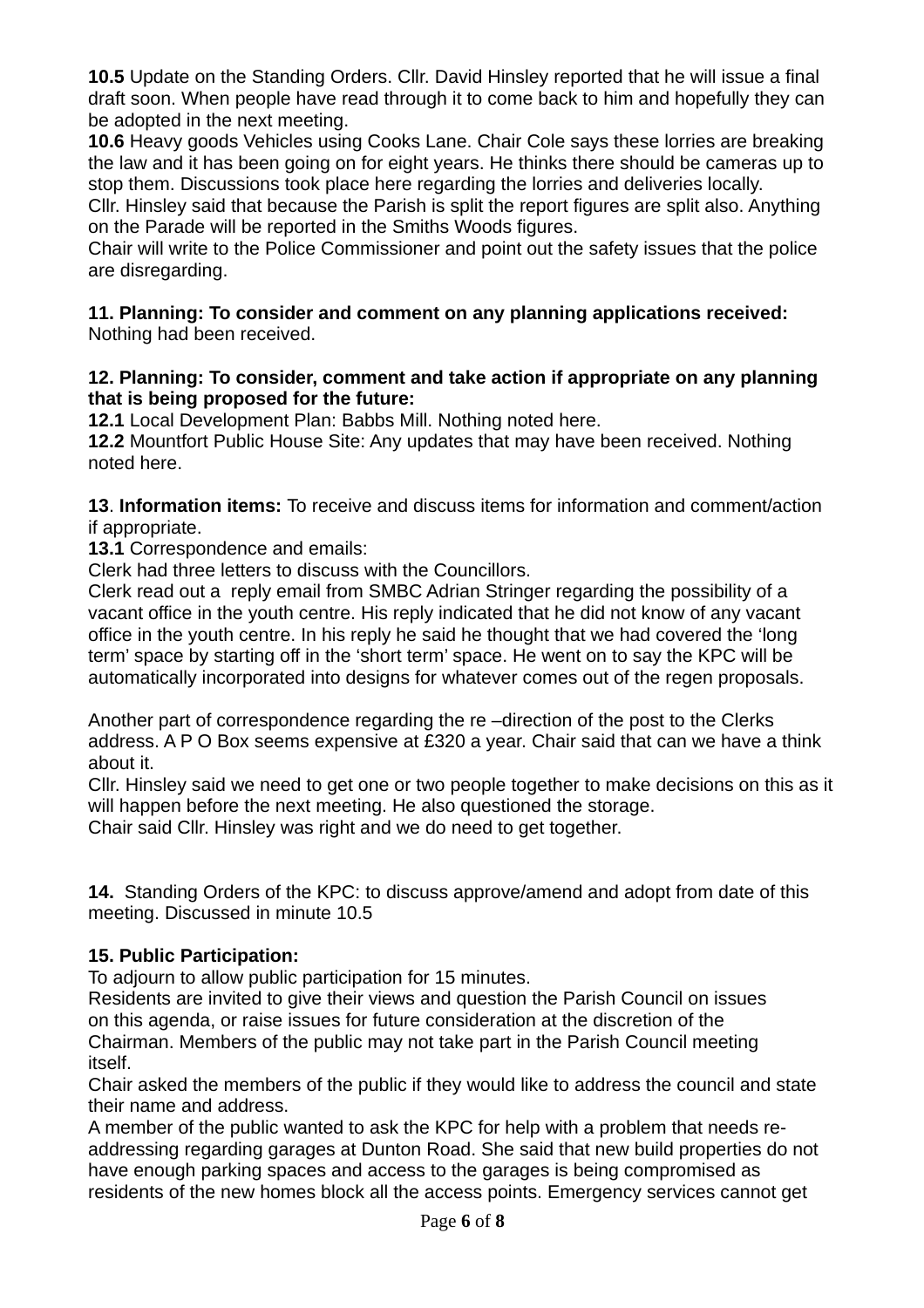though. SMBC did apply interruption interference and solved the issue for a time. But now it's all being blocked the access again.

Chair said this is a job for SMBC. He said that the KPC would ask the Borough Cllrs to look into the problem. He said the Borough Cllrs would have direct access to the departments within the council. The Clerk took her telephone number to pass onto the Borough Councillors.

The member of the public also reported that the garages themselves are subject to what she considers criminal activity. She said that a car had been removed from one of the garages by the police which was a stolen car from nine months ago.

Chair thanked the member of the public and asked if anyone else would like to speak. An allotment holder asked what is the Parish Council doing with a derelict plot and the very end of the site.

Chair suggested we could try and bring the plot back into service.

Cllr. Williams said the plot was unworkable and left to grow wild, because it prevented people from coming in over the fence. She mentioned that it was given to a young man to work for free but it caused controversy and he had to leave.

It was decided to have a look at the plot by the councillors and hopefully offer it to the next person on the list.

It was discussed here that it would take an awful lot of work. A decision will be made shortly.

Cllr. Hinsley said what is happening about the hedge. Gro Organic had cut the hedge that protruded out of the railing onto the pathway. It was asked that the Clerk ask Gro Organic to do the other half of the hedge if at all possible.

A further discussion took place regarding the batley and that Gro organic had put a lock on it which prevented allotment holders using it for their tools wellies etc.

Another member of the public asked about the anti social behaviour in the parks. He said that the police said they were going to clamp down on all this and nothing has been done. Chair said he will add this to his letter to the crime commissioner.

The member of the public went on to report that when the police are called they arrive and by the time they get out of the car the youths have dispersed. He said this is a wasted journey.

Chair asked if there were any other questions. No one else wanted to speak, so Chair closed the public part of the meeting and went on to the next part of the agenda.

Re - 10.2 The Clerk asked if we could go back to agenda item 10.2 regarding the storage for KPC office contents and paperwork. She also said that to re – direct the postage is £60 a year. Louise Baudet had just found out. This was passed to have this for a year.

The storage with a professional firm would be £1200 a year. Cllr. A. Follows had come up with the idea of buying a plastic shed for £600 place it in the garden and used for storage of the events items desks etc. Cllr. A. Follows said this is a 10 by 8' shed. The base would be £100. It was decided that the big office table and chairs could go into the Pavilions. Cllr. Follows asked if everyone was okay with this idea.

Chair said the table and Chairs would be better here in the pavilions.

Files have to be kept and stored for six years.

The Clerk had telephoned up four local storage firms and they were all £30 a week. It was discussed to get a SMBC garage. Clerk thought that this would be a worry with paperwork and vandalism. Cllr. Daly said she had never had a problem with anyone setting fire to her shed and that she had had one for years. After further discussions and no decisions made the RFO Louise Baudet suggested a working party be set up to make to delegate powers to make the decisions. A resolution was taken and passed that three members of the council Cllr. A. Follows, Cllr. D Hinsley and Cllr. T Williams will be given